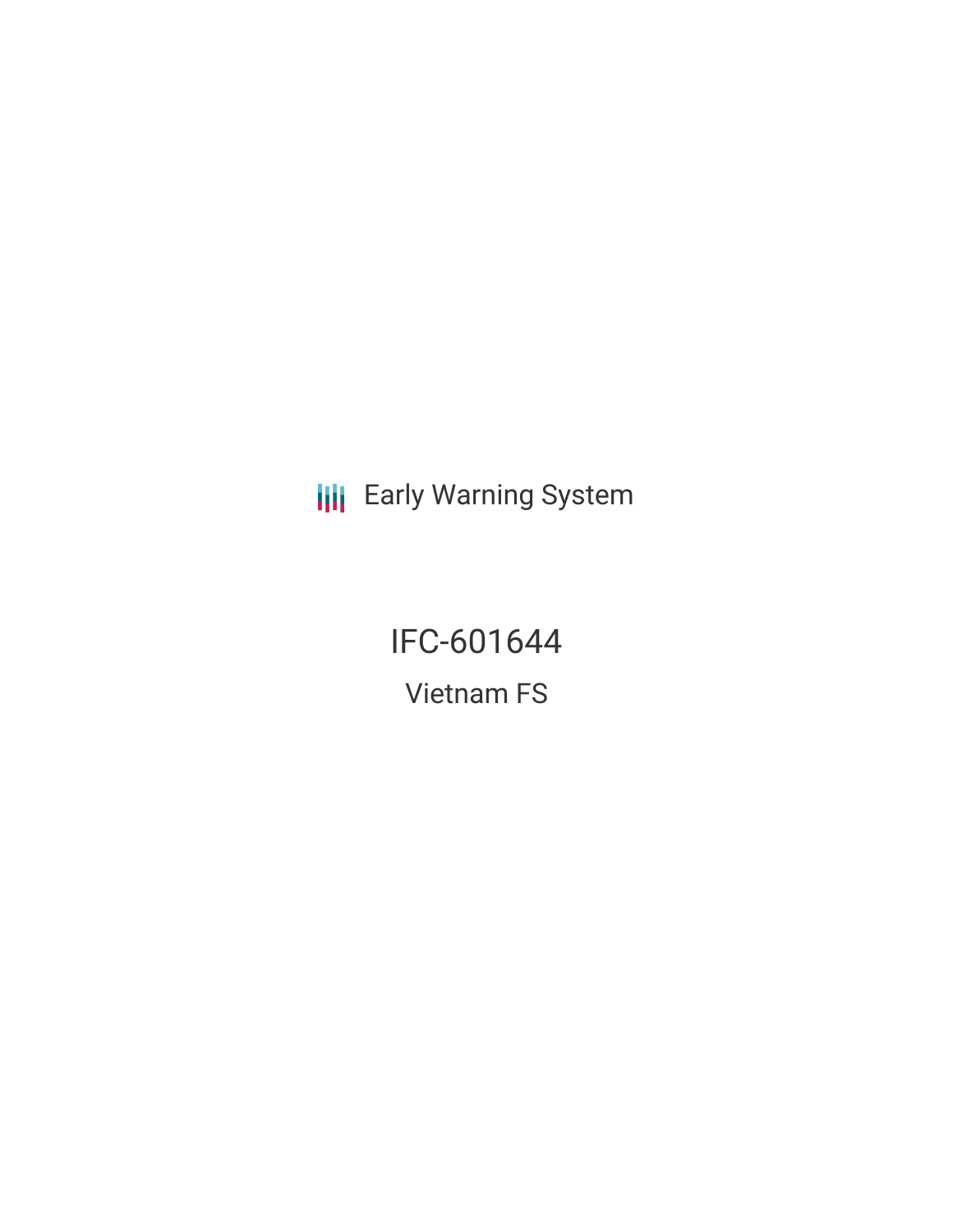

## **Quick Facts**

| <b>Countries</b>              | Vietnam                                      |
|-------------------------------|----------------------------------------------|
| <b>Financial Institutions</b> | International Finance Corporation (IFC)      |
| <b>Status</b>                 | Approved                                     |
| <b>Bank Risk Rating</b>       |                                              |
| <b>Voting Date</b>            | 2016-12-23                                   |
| <b>Sectors</b>                | Agriculture and Forestry, Industry and Trade |
| <b>Investment Type(s)</b>     | <b>Advisory Services</b>                     |
| <b>Project Cost (USD)</b>     | \$1.27 million                               |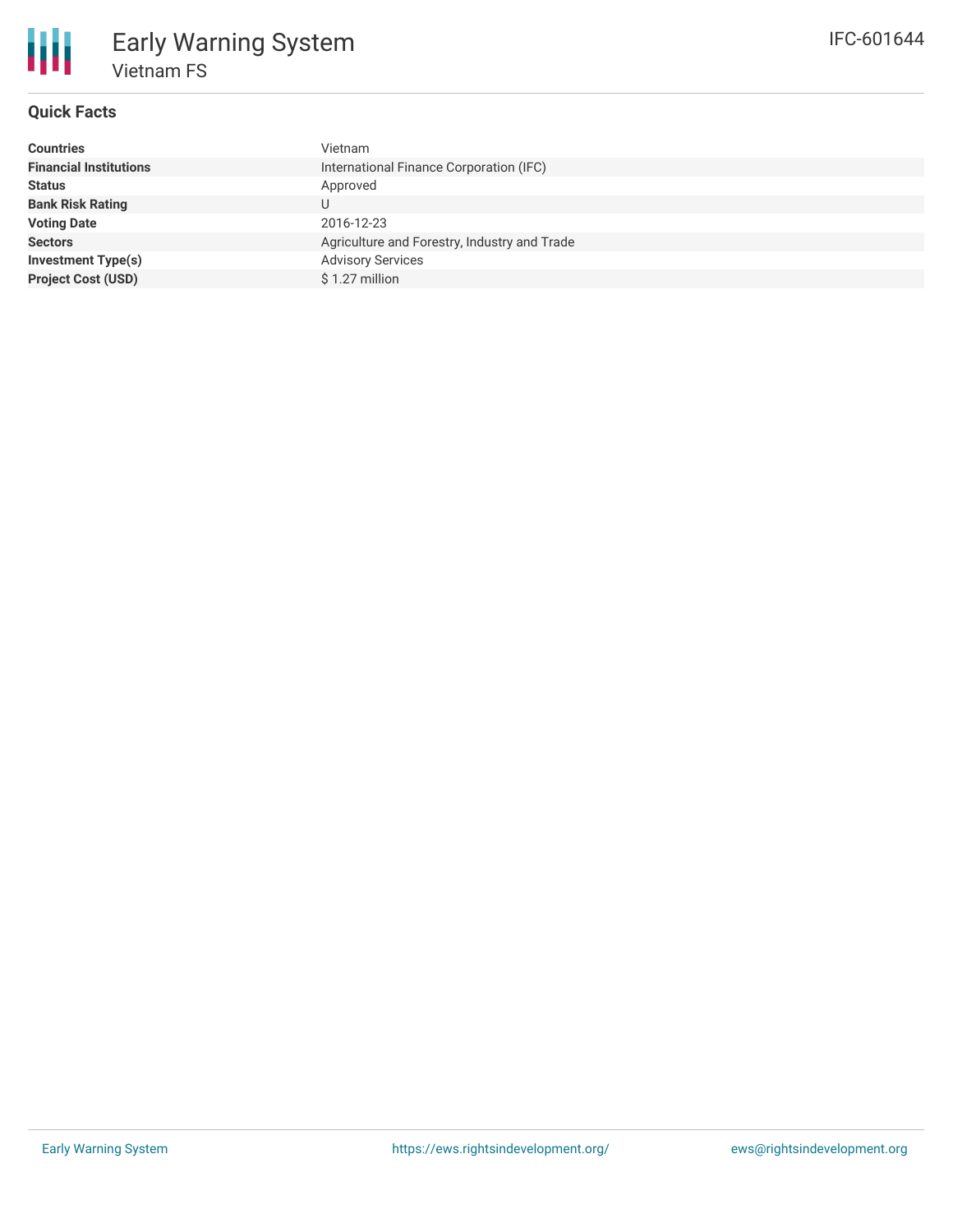

### **Project Description**

This program proposes a 3-year food safety advisory services project supporting a set of three investment clients in Vietnam and their supply chains.

According to IFC documents, the project has three main objectives:

Objective 1:

Use food safety advisory as a lever to improve the performance and efficiency of the selected three investment clients by a) increasing sales, b) reducing costs, and/or c) reducing the risk profile (as measured by number of implemented recommended changes). At a same time the project contributes supply chains by providing direct FS advisory support to smaller farmers (out growers of chicken and piglets) and supports other SMEs such as slaughter houses.

#### Objective 2:

Build capacity across strategic sectors in Vietnam by leveraging resources with IBRDs Global Food Safety Partnership (GFSP), IBRD and T&C via: a) engaging Clients into specific Food Safety capacity building activities, b) developing sector level analysis relevant for MAS investments, c) ensuring Clients contribution in the high level working group meetings on government level related to food safety regulatory and enforcement issues, d) raising awareness on the benefits of better food safety management among other industry players, e) training/verifying consultants to develop a cadre of experts who can support MAS and other industry clients in the future.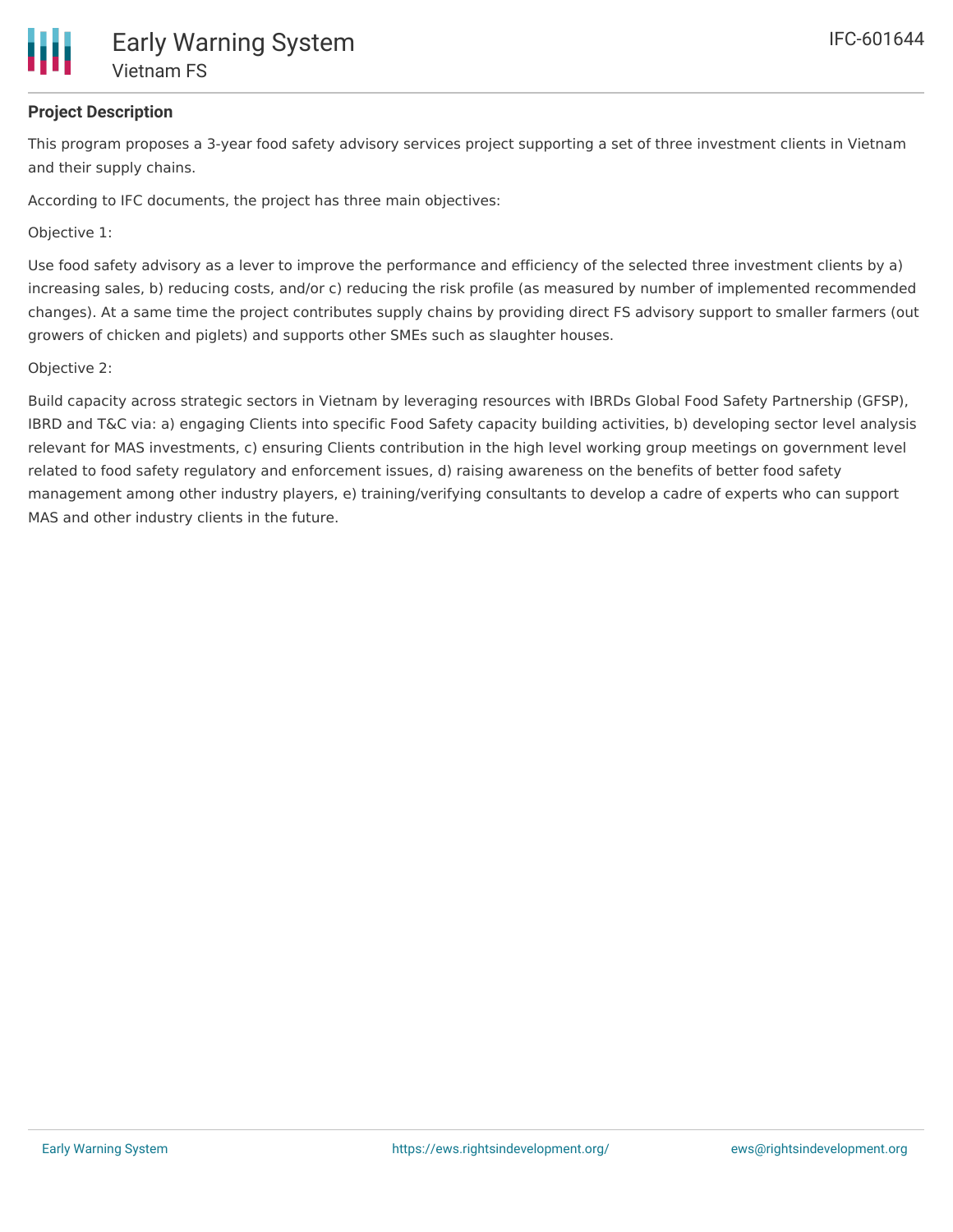#### **Investment Description**

• International Finance Corporation (IFC)

Estimated Total Budget: US\$ 1,267,785.00 (Project budget includes all project-funded activities)